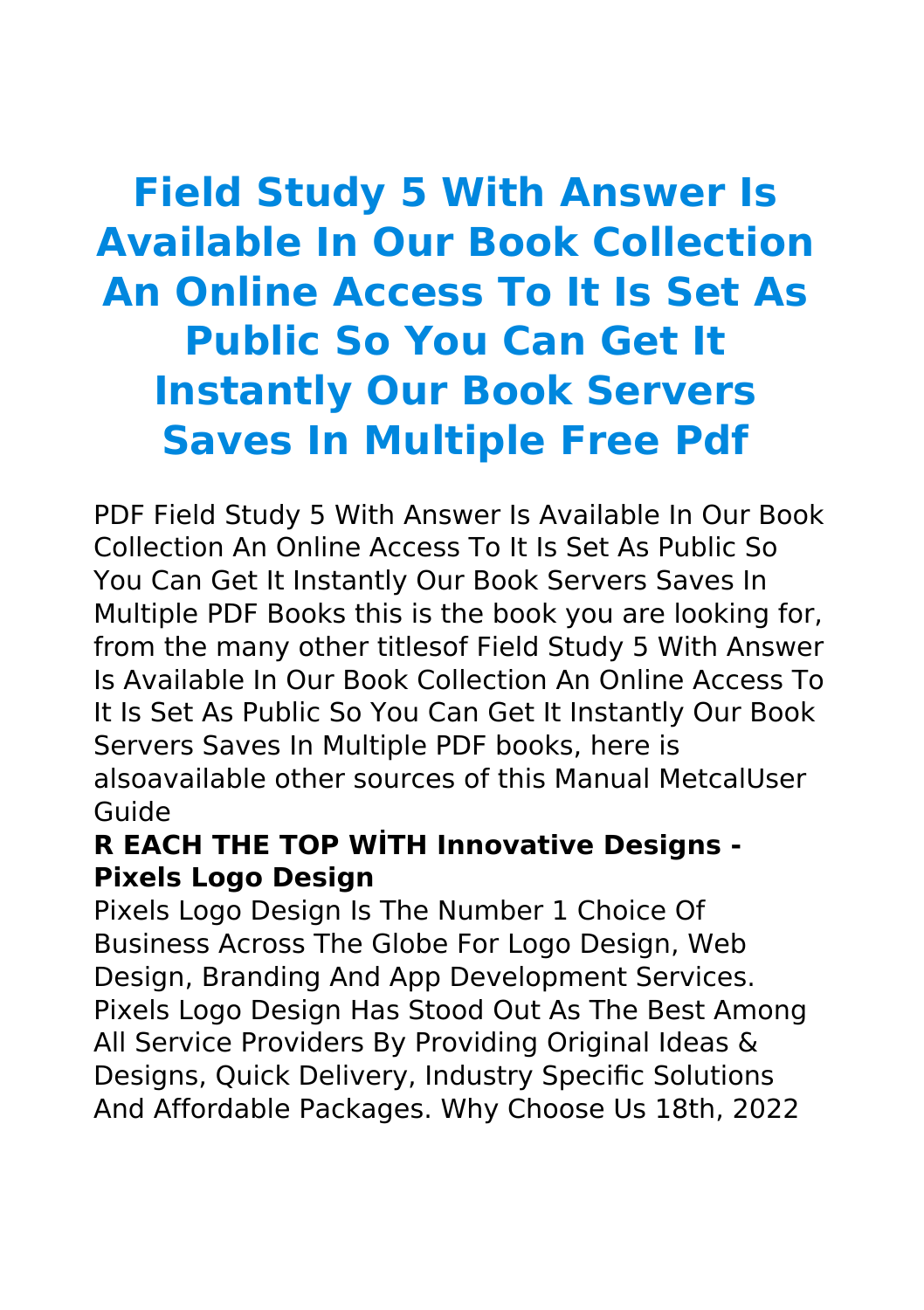# **OUR THEME Building Our Future Together! OUR VISION OUR …**

"Oshkosh Bible And A Buck" • Get Ready For Our Annual Junior Camp! Your Young Person Can Look Forward To Horseback Riding, Swimming, Water Parks, Fireworks, Cookouts, Vibrant Worship, Great Meals, Robotics, Art, Drama, And So Much More! 8. USHERS • Ushers Leaders Are To Meet Sunday Jun 23th, 2022

# **OUR BOOK OUR BOOK**

Doctor For Stitches, She Carries That Scar Today. Eddie And Clifton Made Us A Flying Jenny By Cutting Down A Tree And Using The Stump To Put A Plank On. A Hole Was Bored In The Center Of The Plank And A Large Iron Pin Put In The Hole And Driven Deep Into The Stump So It Would Go Round And Round When Being Pushed. It Provided Many Hours Of Fun ... 25th, 2022

## **SC750 & SC800 Available SC6000 Available ... - Nilfisk**

Www.nilfisk-advance.ca Phone 800-668-8400 Fax 800-263-5111 9435 Winnetka Avenue North Brooklyn Park, MN 55445 Www.advance-us.com Phone 800-214-7700 Fax 800-989-6566 • Available In 28 And 34 Inch Disc Or 32 Inch Cylindrical Scrub Paths • 30 Gallon Solution Tank ... SC500 ™ Disc With EcoFlex ... 5th, 2022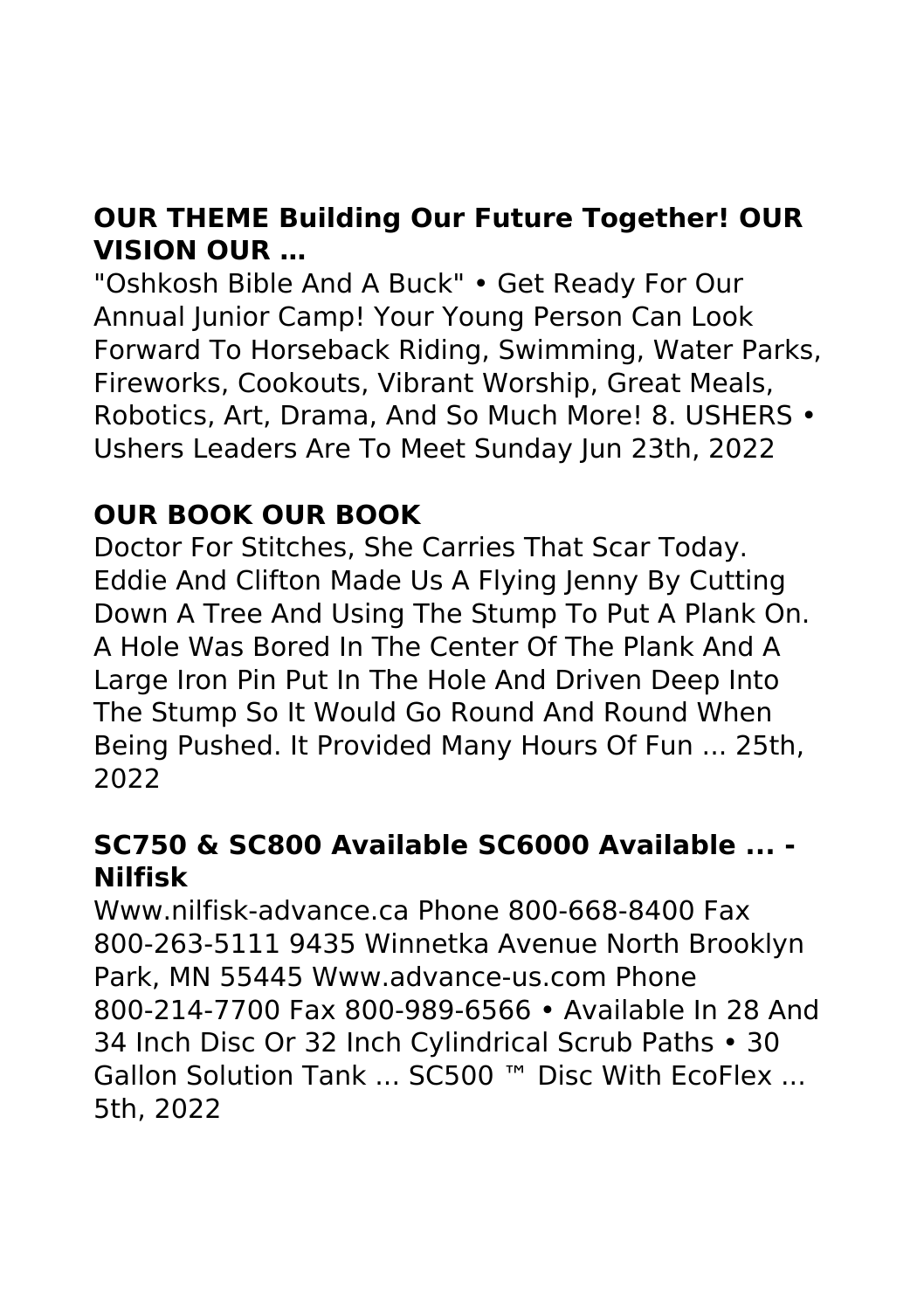# **2010 Fall/Winter Catalog = Available = Not Available = Low ...**

2010 Fall/Winter Catalog Retired Product List Returning SP/SU 2011(as Of 1.10.11) ... SP/SU 2011 Catalog! Totes 2010 Fall/Winter Catalog ... \$39.50 3219 Approx. 13"l (10" Below Tunnel, 3" Above Tunnel), 18"w X 4th, 2022

# **AVAILABLE ONLY IN STORE, NOT AVAILABLE ONLINE**

Australia Port Macquarie Nsw Scuba Haven Austria Graz Tauchshop Piberstein Matthias Krenn ... Germany Gruenstadt Spearfishing Shop Germany Gundelsheim Nemodiving - Villanello. T A R C , Available Only In Store, Not Availab 4th, 2022

## **Property Available For Sub-LeaseAuto Sites Available ...**

2415 East Camelback Road, Suite 400 Phoenix, AZ, 85016 Toll: 866.385.6770 Dulles 28 Motorplex Commercial Drive & SR 28, Sterling, VA V V Available 5.8 Acres Available 5.4 Acres In Escrow 3.6 Acres Under Negotiations 4.0 Acres AUTO SITES AVAILABLE Cle Power/Washington & Old Dominion Trail D 11th, 2022

## **AVAILABLE RETAIL PROPERTIES OCT 201 AVAILABLE …**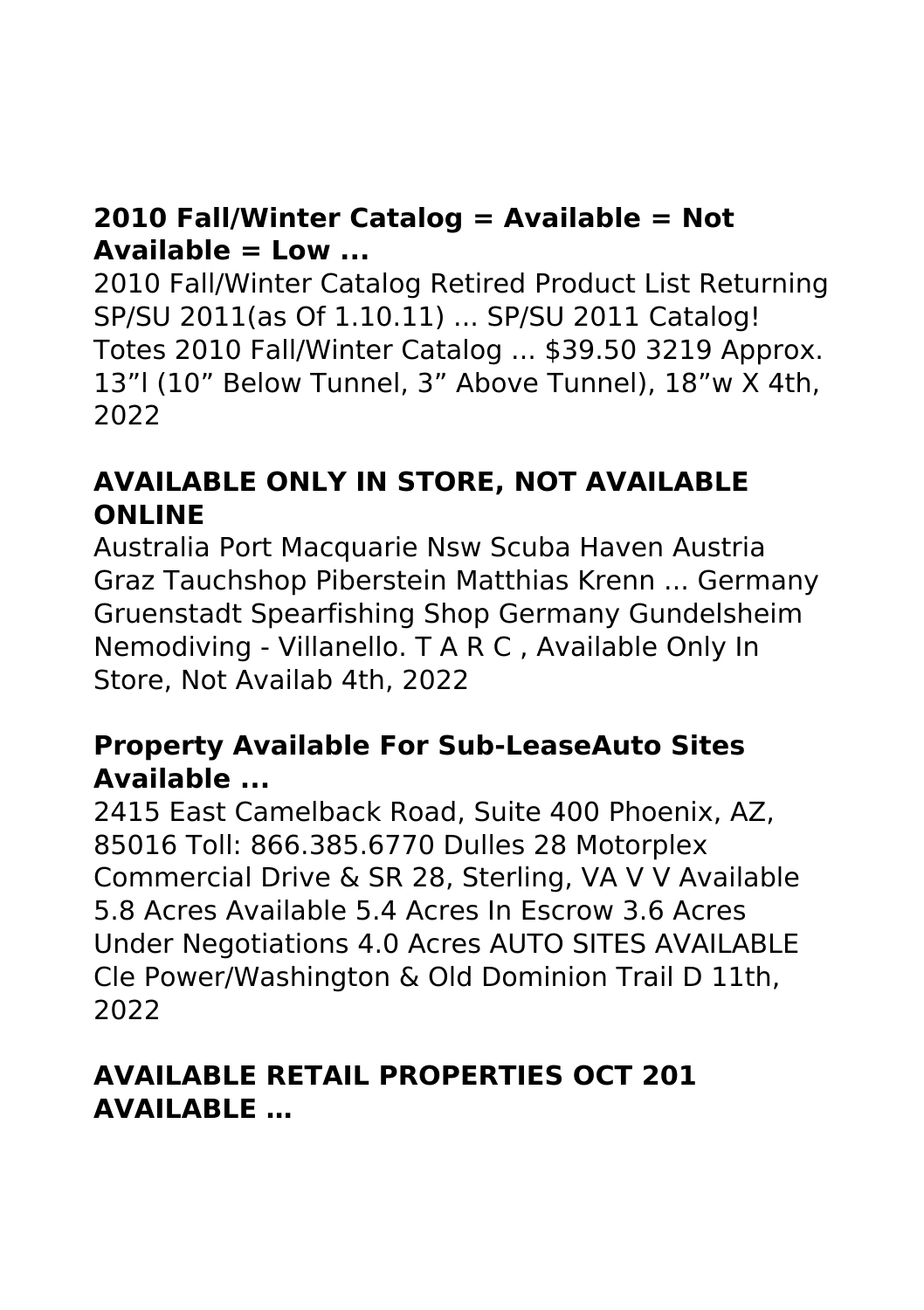GREEN TREE EAST WY WY HAMBURG PIKE AVAILABLE 901 E. Lewis & Clark Pkwy, Clarksville, IN •Situated At The Corner Of E. Lewis & Clark Pkwy & Green Tree Blvd, A High Traffic Signalized •Adjacent To Green Tree Mall & Bass Pro Shop 240 N. Dixie Blvd, Radcliff, KY •Excellent Visibility And Access From Dixie Blvd Dillard's, JC Penney, TJ Maxx, 9th, 2022

#### **AVAILABLE FOR SALE 2.48 Acres Available 4560 Eastgate Blvd ...**

Dillard's EASTGATE KOHL'S Jcp SITE Advance Auto Parts Fgrestone PNC KeyBank Inn Express Bob Baas RESTAURANT MATTRESS FIRM OfficeMax Marshal's DOLLAR TREE ASHLEY Meijer HQger JOANN Sleep 9 Number Sprint HOBBY LOBBY Valvowne STEAKHOUSE (J(amptotu -C FINGERg Planet 'tne S -Mike's Mous Footwear Sears 0BEST PETSMART Sleep Ou Charleys FAIRFIELD INN & 7th, 2022

## **RETAIL SPACE AVAILABLE RETAIL SPACE AVAILABLE**

Goods, Petsmart, And Trader Joe's. The Center Also Features A Charming And Well-configured Collection Of Buildings With A Beautiful Village Square At Its Core. Economic Factors Bend Is Located On The East Side Of The Casca 16th, 2022

## **NOW AVAILABLE AVAILABLE 2,143SF**

6 Mr. Vac & Mrs. Sew 4,591 Sf 7 Sherwin Williams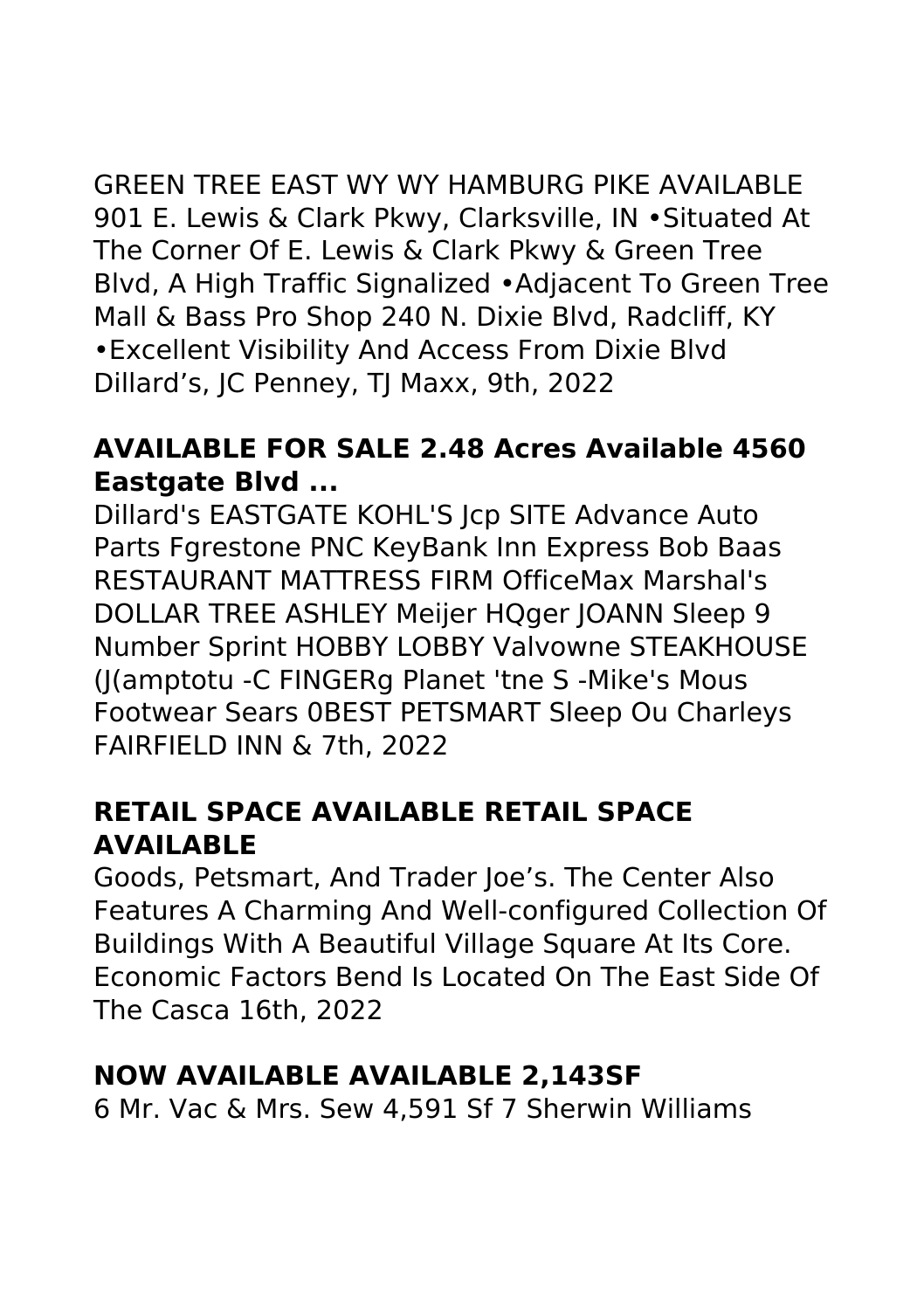4,290 Sf 8 Suburban Eats 3,302 Sf 9 Available 2,143 Sf Melville Plaza Route 110, Melville, NY 1 S 2 5 4 3 9 8 Pomegranate RE 33 Rock Hill Road, Suite 350 Bala Cynwyd, PA 19004 Michael Willn 25th, 2022

## **Doorside Delivery Is Available For All Materials Available ...**

Who Moved My Cheese? : An Amazing Way To Deal With Change In Your Work And In Your Life Spencer. Johnson C1998 L Available At Olin Library Books - 1st Floor (BF637.C4 -164 1998) = Book Reviews (2)  $>$ EXPORT RIS PRINT PERMALINK CITATION Send To E-MAIL Get It REQUEST OPTIONS: Olin Library Books Hide Details Request Pickup -1st Floor BF637.C4J641998 22th, 2022

#### **Our People Our Future Our Place - Wigan**

Www.wigan.gov.uTheDeal. Wigan Council - The Deal 2030 4 Wigan Council - The Deal 2030 Contents Foreword The Big Listening ... So Much In The Last Five Years But It Is Now Time To Look To The Future And Think About Our Ambitions And Plans To ... Daily Mile Each Day Ch 6th, 2022

### **Our Vision Editorial Our Outcomes Our Perceptions Survey ...**

Nanoparticle Fate Assessment And Toxicity In The Environment Visit Www.nanofate.eu Our Outcomes Our Perceptions Survey Results Our Engagement And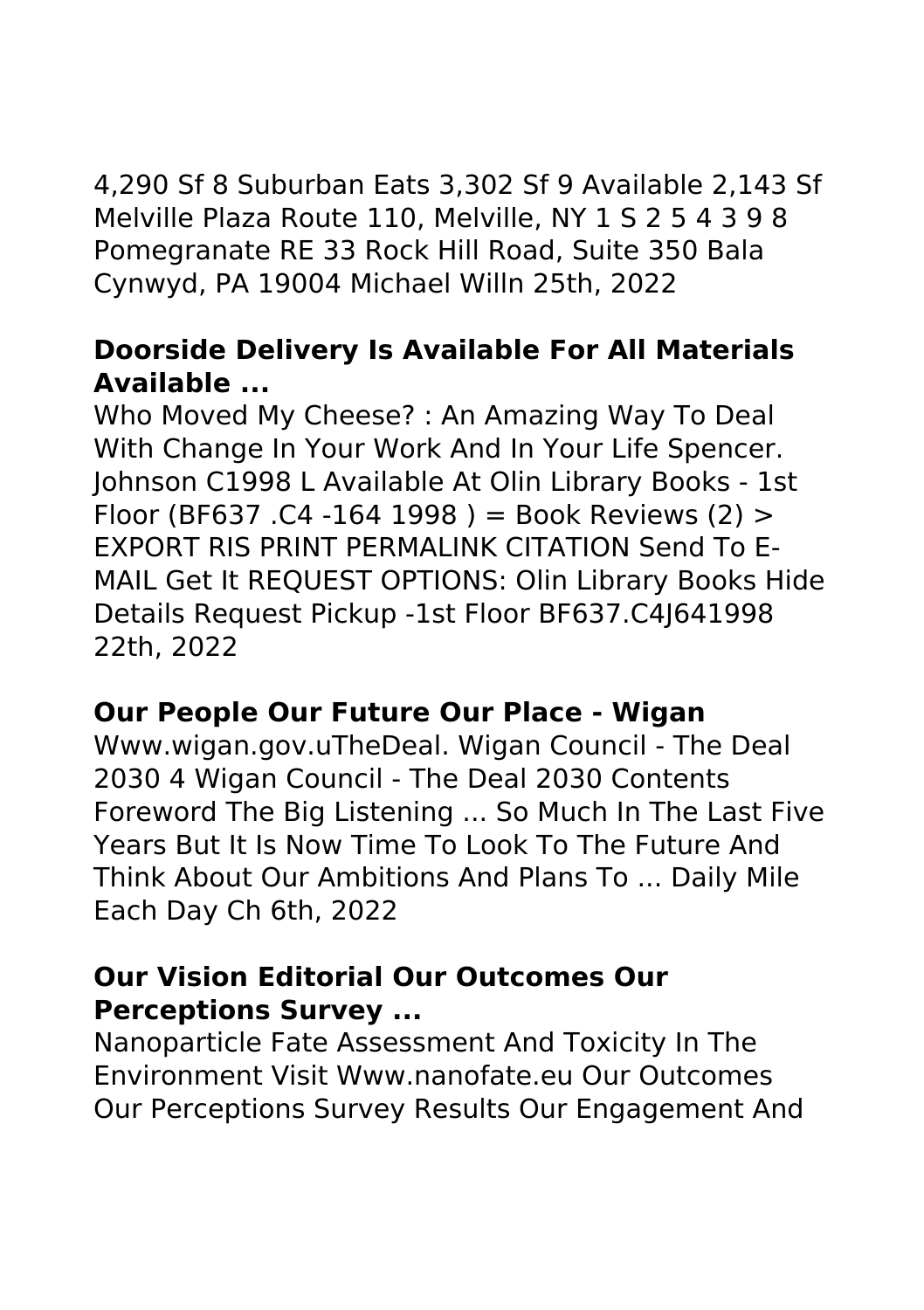Outreach Our People We Were Here • 10 Advice Notes Addressing Key Regulatory Concerns • 10 Pan-European Risk Maps Of 0.7 Billion Dat 4th, 2022

## **Our Services. Our Work. Our Impact. CENTER FOR ...**

AT A GLANCE Our Center The Center For Surveillance, Epidemiology, And Laboratory Services (CSELS) Is A Collection Of Programs And Activities That Together Form The Backbone Of Much Of The Nation's Public Health System. We Provide The Scientific Service, Expertise, Skills, And Tools To 6th, 2022

# **Our Children, Our Future, Our Responsibility**

Our Children, Our Future, Our Responsibility Wireless Technologies – An Urgent National And Global Emergency ... "Our Great Political Leaders Have On Many Occasions Had To Apologize For The Institutional Abuse Of Children In Decades Before, And They 3th, 2022

#### **Our Planet, Our Health, Our Future**

IV Our Planet, Our Health, Our Future Our Planet, Our Health, Our Future 1 Executive Summary Our Planet, O 16th, 2022

### **This Is Our World This Is Our World, Oh, This Is Our Earth ...**

This Is Our Home, Oh, This Is Our Time, Oh, This Is The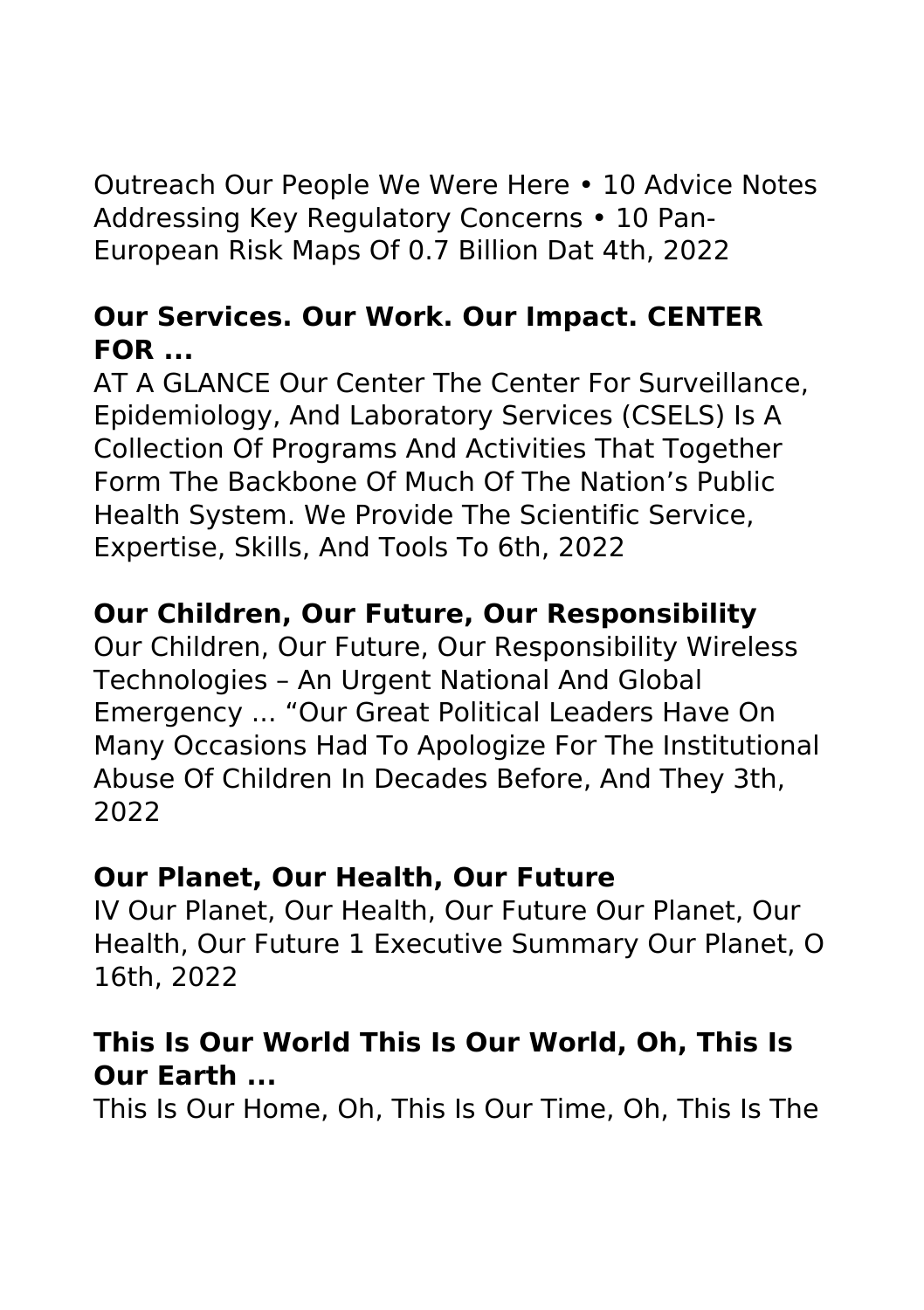Place Where We Come From. Pick Up The Trash, ... You Do Your Part, Preserve This Earth You Know. This Is Our World, Oh, This Is Our Earth, Oh, This Is The Place Where We Belong, This Is Our Home, Oh, This Is Our Time, Oh, This Is The 3th, 2022

# **OUR COMMITMENT TO OUR FAMILIES Our Price - Here When …**

Also Provides After Funeral Catering, With A Dedicated Chef And Catering Staff Mortuary Facility - Care Of Your Loved One By Our Mortuary Team At Our Private ... Thank You Cards - Design Thank You Cards - Copies Photo Frames Photo Presentation - Up To 50 Photos Profe 19th, 2022

# **OUR MISSION OUR PHILOSOPHY OUR RESEARCH INTERESTS**

Pricing, And Digital Marketing Analytics. In Addition, Marketing Faculty Teach Analytics Courses Across Programs, Including In The Masters In Business Analytics Program. We Also Offer A Social Media Marketing MOOC Through Questrom Digital On The EdX Platfo 15th, 2022

### **Our Parts… Our People… Our Service… We Are Stellar!**

A518 (46RH, 46RE), A618 (47RH, 47RE), 48RE 97 RE7R01A, JR710E, JR711E 169 8HP55, 8HP70 226 A604 (40TE, 41TE, 41AE) 105 JF414E 170 8HP90 227 ... 300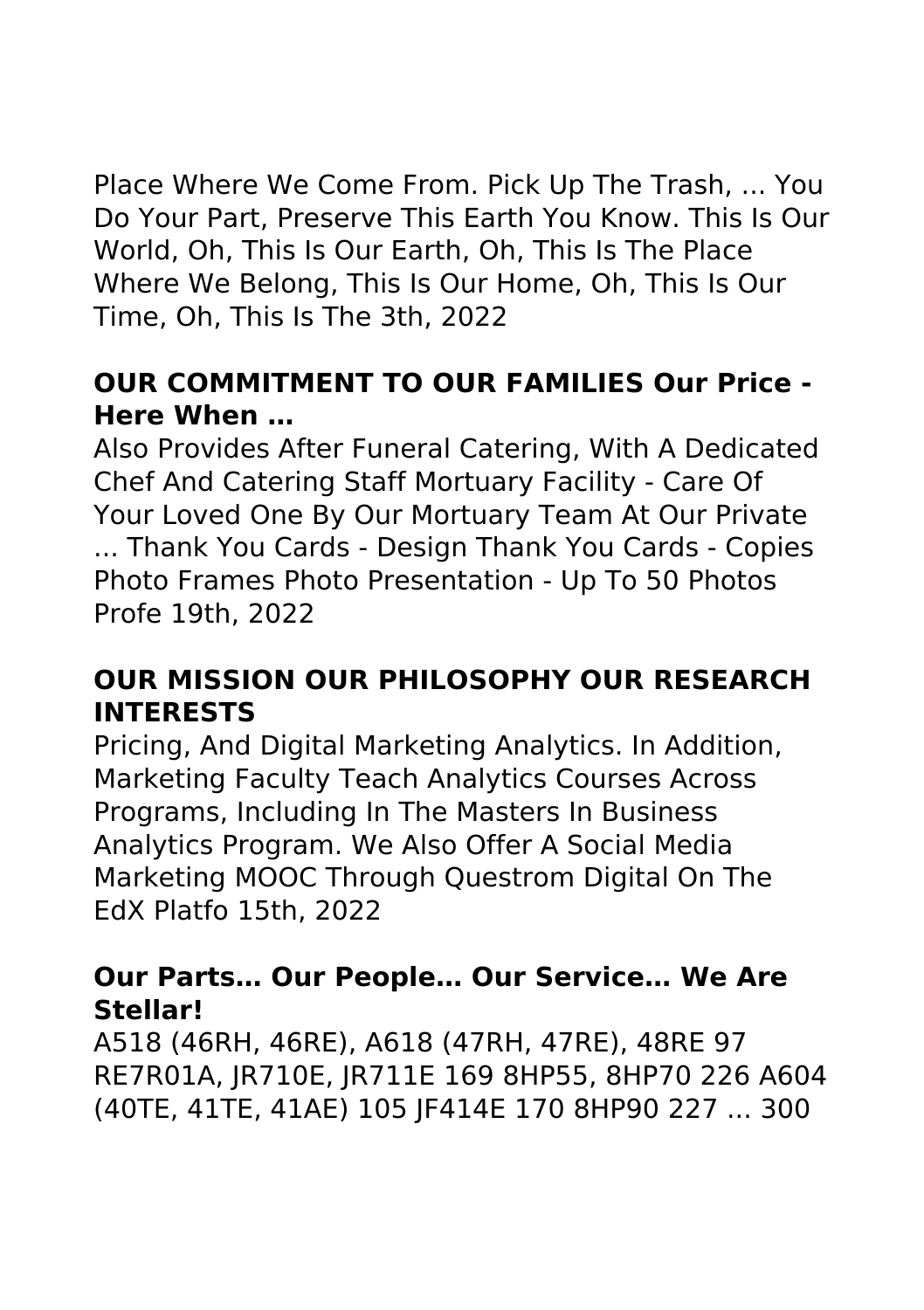75500R Gasket, 125/125C Bottom Pan (Nitrile Rubber) 1980-Up 1 64300 64300 NL 371 3292 Boot, 125C Filler Tube 1980-Up 1 … 5th, 2022

# **A - Initiative OUR EARTH, OUR ENVIRONMENT, OUR …**

We Live In A Restless Planet And Cannot Fully Control Or Predict Nature. Since The Beginning Of Existence, We Have Exploited Nature By Cutting Innumerable Trees To Build Infrastructure And By Killing Animals For Food. We Have Extracted Minerals, Crystals, And Gems From The Womb Of The Earth. We Have Taken And Used Whatever Natural 2th, 2022

# **OUR MISSION. OUR FUTURE. OUR GRATITUDE. - Abramson …**

Nov 23, 2020 · Barbara And David Seidenberg Ed And Shelley Sigman Ira Silberman And Marilyn Kutler Fred Skolnick Linda Snyder Tracy And Peter Spain Jay Spector And Genie Cohen Susan And Joel Spencer Charlotte Stein Family Of Dr. Joshua Uram Phyllis And Herbert Victor Meredith And Mark Weiss Toby Wolfberg\* And Zelitch And Yanovski Families Judy And Harvey Zalesne 17th, 2022

## **Our Nature. Our Nation. Our Future.**

Model For The Proactive Conservation Of Fish And Wildlife. This Legislation Redirects \$1.3 Billion Annually In Existing Revenues To State Fish And Wildlife